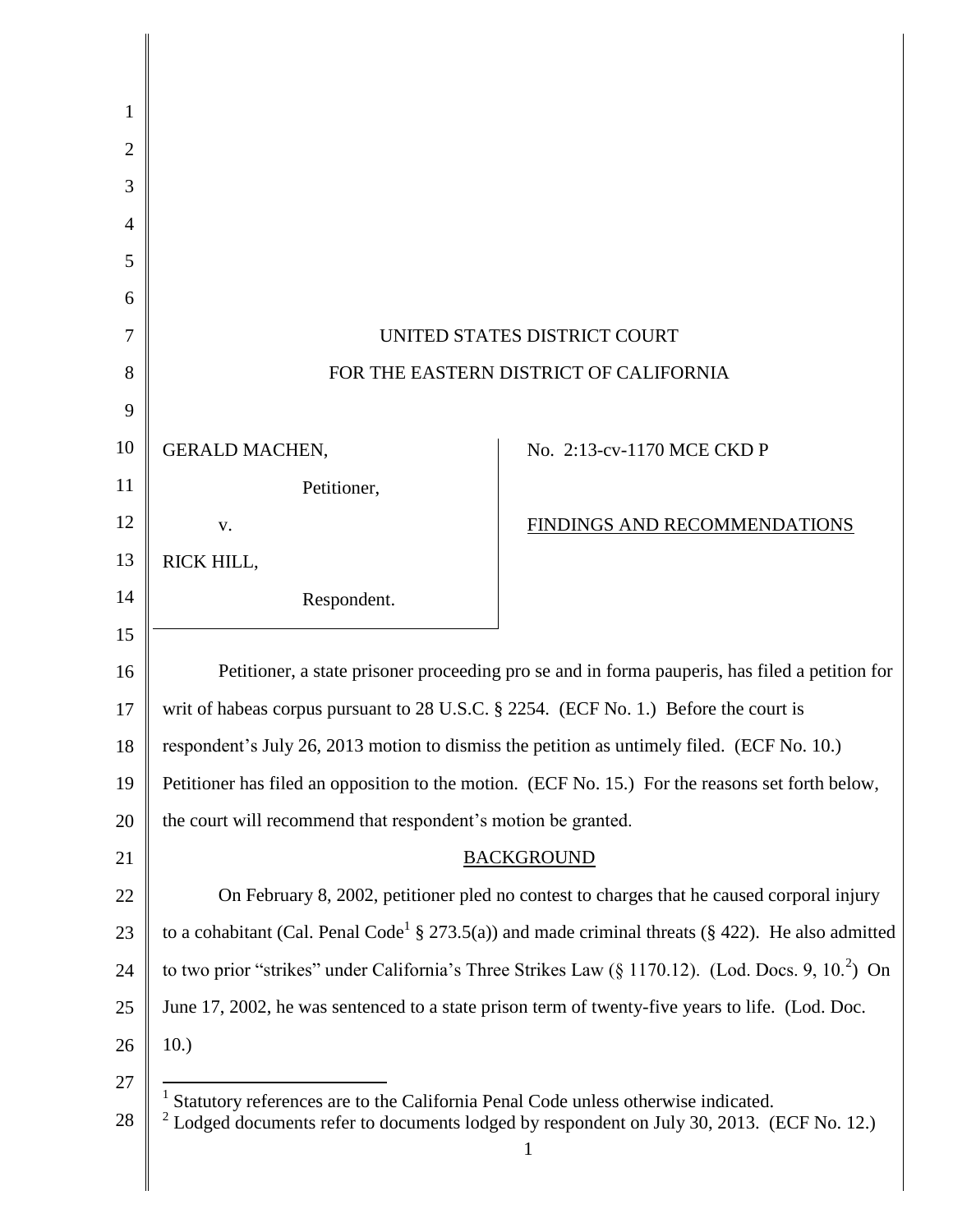| $\mathbf{1}$   | The Court of Appeal, Third Appellate District affirmed the judgment on September 11,                                                                                                                |  |
|----------------|-----------------------------------------------------------------------------------------------------------------------------------------------------------------------------------------------------|--|
| $\overline{2}$ | 2003. (See Lod. Doc. 1 at 1.) On October 20, 2003, petitioner sought review in the California                                                                                                       |  |
| 3              | Supreme Court, which was summarily denied on November 25, 2003. (Lod. Docs. 1, 2.)                                                                                                                  |  |
| 4              | Petitioner subsequently filed three pro se state post-conviction collateral challenges with                                                                                                         |  |
| 5              | respect to the judgment, all petitions for writs of habeas corpus <sup>3</sup> :                                                                                                                    |  |
| 6              | The First Petition                                                                                                                                                                                  |  |
| 7              | November 21, 2012: Petition for writ of habeas corpus filed in Shasta County Superior                                                                                                               |  |
| 8              | Court (Lod. Doc. 3);                                                                                                                                                                                |  |
| 9              | December 12, 2012: Petition denied, with citations to In re Clark, 5 Cal. 4th 750, 765 n.5                                                                                                          |  |
| 10             | (1993); In re Swain, 34 Cal. 2d 300, 302 (1949) <sup>4</sup> (Lod. Doc. 4).                                                                                                                         |  |
| 11             | The Second Petition                                                                                                                                                                                 |  |
| 12             | February 4, 2013: Petition for writ of habeas corpus filed in the California Court of                                                                                                               |  |
| 13             | Appeal, Third Appellate District (Lod. Doc. 5);                                                                                                                                                     |  |
| 14             | February 14, 2013: Petition summarily denied (Lod. Doc. 6).                                                                                                                                         |  |
| 15             | The Third Petition                                                                                                                                                                                  |  |
| 16             | February 26, 2013: Petition for writ of habeas corpus filed in the California Supreme                                                                                                               |  |
| 17             | Court (Lod. Doc. 7); and                                                                                                                                                                            |  |
| 18             | May 1, 2013: Petition denied, citing In re Robbins, 18 Cal. 4th 770, 780 (1998) (Lod.                                                                                                               |  |
| 19             | Doc. 8).                                                                                                                                                                                            |  |
| 20             | Petitioner constructively filed the instant federal action on June 7, 2013. (ECF No. 1.)                                                                                                            |  |
| 21             | 11111                                                                                                                                                                                               |  |
| 22             |                                                                                                                                                                                                     |  |
| 23             | $3$ The filing dates of these petitions have been determined per the mailbox rule. "Under the<br>mailbox rule, a prisoner's pro se habeas petition is 'deemed filed when he hands it over to prison |  |
| 24             | authorities for mailing to the relevant court." Huizar v. Carey, 273 F.3d 1220, 1222 (9th Cir.                                                                                                      |  |
| 25             | 2001); Houston v. Lack, 487 U.S. 266, 276 (1988). The mailbox rule applies to federal and state<br>petitions alike. See Stillman v. LaMarque, 319 F.3d 1199, 1201 (9th Cir. 2003).                  |  |
| 26             | $4$ The superior court cited Clark and Swain in support of the following statement: "[T]he                                                                                                          |  |
| 27             | petitioner was convicted in 2002. Has not explained why he has delayed seeking relief for 10<br>years. Such an unjustified delay bars consideration of this claim."                                 |  |
| 28             |                                                                                                                                                                                                     |  |
|                | $\overline{2}$                                                                                                                                                                                      |  |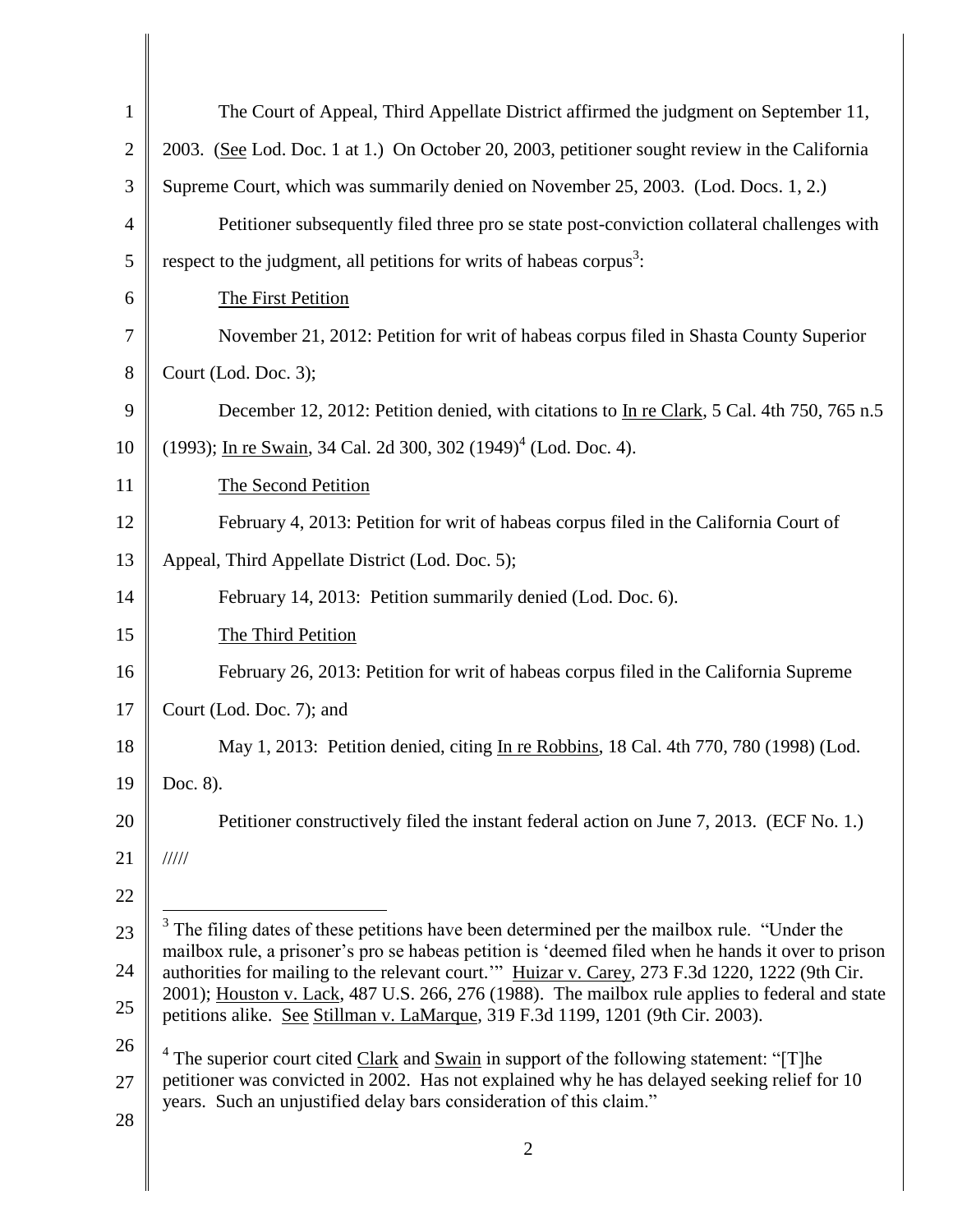| 1              | STATUTE OF LIMITATIONS UNDER THE AEDPA                                                                                                                     |  |
|----------------|------------------------------------------------------------------------------------------------------------------------------------------------------------|--|
| $\overline{2}$ | Because this action was filed after April 26, 1996, the provisions of the Antiterrorism and                                                                |  |
| 3              | Effective Death Penalty Act of 1996 ("AEDPA") are applicable. See Lindh v.Murphy, 521 U.S.                                                                 |  |
| 4              | 320, 336 (1997); Clark v. Murphy, 331 F.3d 1062, 1067 (9th Cir. 2003). The AEDPA imposed a                                                                 |  |
| 5              | one-year statute of limitations on the filing of federal habeas petitions. Title 28 U.S.C. § 2244                                                          |  |
| 6              | provides as follows:                                                                                                                                       |  |
| 7              | $(d)(1)$ A 1-year period of limitation shall apply to an application                                                                                       |  |
| 8              | for a writ of habeas corpus by a person in custody pursuant to the<br>judgment of a State court. The limitation period shall run from the<br>latest of $-$ |  |
| 9              | (A) the date on which the judgment became final by the                                                                                                     |  |
| 10<br>11       | conclusion of direct review or the expiration of the time for seeking<br>such review;                                                                      |  |
|                | (B) the date on which the impediment to filing an                                                                                                          |  |
| 12             | application created by State action in violation of the Constitution<br>or laws of the United States is removed, if the applicant was                      |  |
| 13             | prevented from filing by such State action;                                                                                                                |  |
| 14             | (C) the date on which the constitutional right asserted was<br>initially recognized by the Supreme Court, if the right has been                            |  |
| 15<br>16       | newly recognized by the Supreme Court and made retroactively<br>applicable to cases on collateral review; or                                               |  |
| 17             | (D) the date on which the factual predicate of the claim or<br>claims presented could have been discovered through the exercise                            |  |
| 18             | of due diligence.                                                                                                                                          |  |
| 19             | The time during which a properly filed application for State<br>(2)<br>post-conviction or other collateral review with respect to the                      |  |
| 20             | pertinent judgment or claim is pending shall not be counted toward<br>any period of limitation under this subsection.                                      |  |
| 21             | The AEDPA statute of limitations is tolled during the time a properly filed application for                                                                |  |
| 22             | post-conviction relief is pending in state court. 28 U.S.C. $\S$ 2244(d)(2). The statute of limitations                                                    |  |
| 23             | is not tolled during the interval between the date on which a decision becomes final and the date                                                          |  |
| 24             | on which the petitioner files his first state collateral challenge. Nino v. Galaza, 183 F.3d 1003,                                                         |  |
| 25             | 1006 (9th Cir. 1999). Once state collateral proceedings are commenced, a state habeas petition is                                                          |  |
| 26             | "pending" during a full round of review in the state courts, including the time between a lower                                                            |  |
| 27             | court decision and the filing of a new petition in a higher court, as long as the intervals between                                                        |  |
| 28             | $\frac{1}{1}$                                                                                                                                              |  |
|                | 3                                                                                                                                                          |  |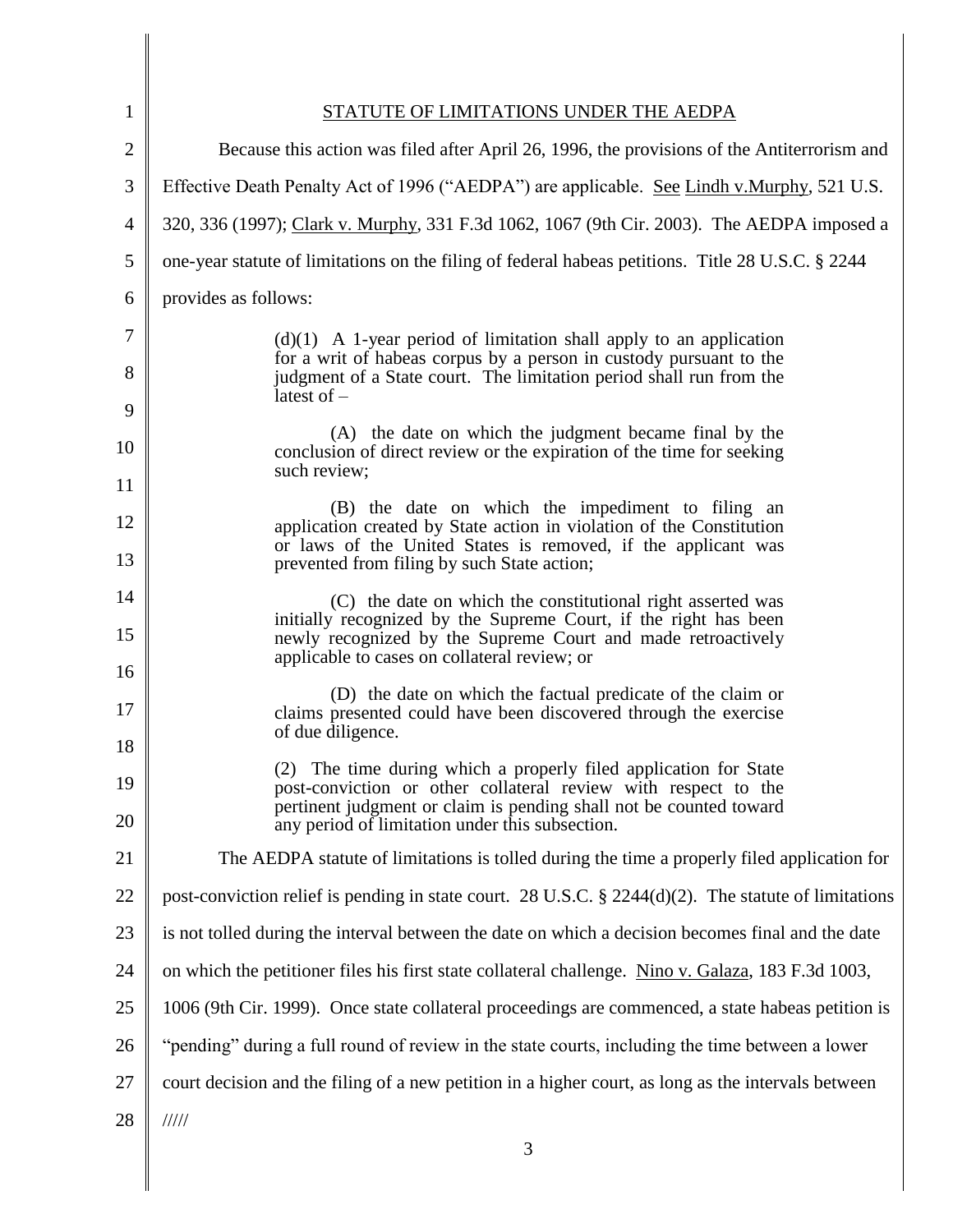1 2 3 4 5 6 7 8 9 10 11 12 13 14 15 16 17 18 19 20 21 22 23 24 25 26 27 28 petitions are "reasonable." See Evans v. Chavis, 546 U.S. 189, 192 (2006); Carey v. Saffold, 536 U.S. 214, 222-24 (2002). ANALYSIS I. Commencement of the Running of the Limitation Period Under  $\S 2244(d)(1)(A)$ , the limitation period begins to run on "the date on which the judgment became final by the conclusion of direct review or the expiration of the time for seeking such review." See Wixom v. Washington, 264 F.3d 894, 897 (9th Cir. 2001). The statute commences to run pursuant to § 2244(d)(1)(A) upon either 1) the conclusion of all direct criminal appeals in the state court system, followed by either the completion or denial of certiorari proceedings before the United States Supreme Court; or 2) if certiorari was not sought, then by the conclusion of all direct criminal appeals in the state court system followed by the expiration of the time permitted for filing a petition for writ of certiorari. Wixom, 264 F.3d at 897 (quoting Smith v. Bowersox, 159 F.3d 345, 348 (8th Cir.1998), cert. denied, 525 U.S. 1187 (1999)). Here, the California Supreme Court denied review of petitioner's appeal on November 25, 2003. The time to seek direct review ended on February 23, 2004, when the ninety-day period to file a petition for writ of certiorari with the United States Supreme Court expired. Rules of the Supreme Court of the United States, Rule 13.1. The one-year limitations period commenced the following day, February 24, 2004. 28 U.S.C.  $\S$  2244(d)(1); Fed. R. Civ. P. 6(a). Thus the last day to file a federal petition was February 23, 2005, plus any time for tolling. In his opposition to the motion, petitioner contends that the one-year AEPDA clock did not start running until he was supplied with a copy of the sealed transcript of an October 9, 2001 hearing in the Shasta County Superior Court. This in camera hearing was on petitioner's motion to substitute counsel pursuant to People v. Marsden, 2 Cal. 3d 118 (1970) ("Marsden motion"), which was denied by the trial court prior to petitioner's preliminary hearing. (See ECF No. 15, Attachment B.) In 2007, petitioner received a copy of his trial transcripts from the investigator in his case. At some point he discovered that the transcript for the Marsden hearing was missing. On September 27, 2010, he wrote to his appellate counsel seeking a copy of the Marsden transcript. (Id., Attachment C.) On October 4, 2011, the Shasta County Superior Court issued a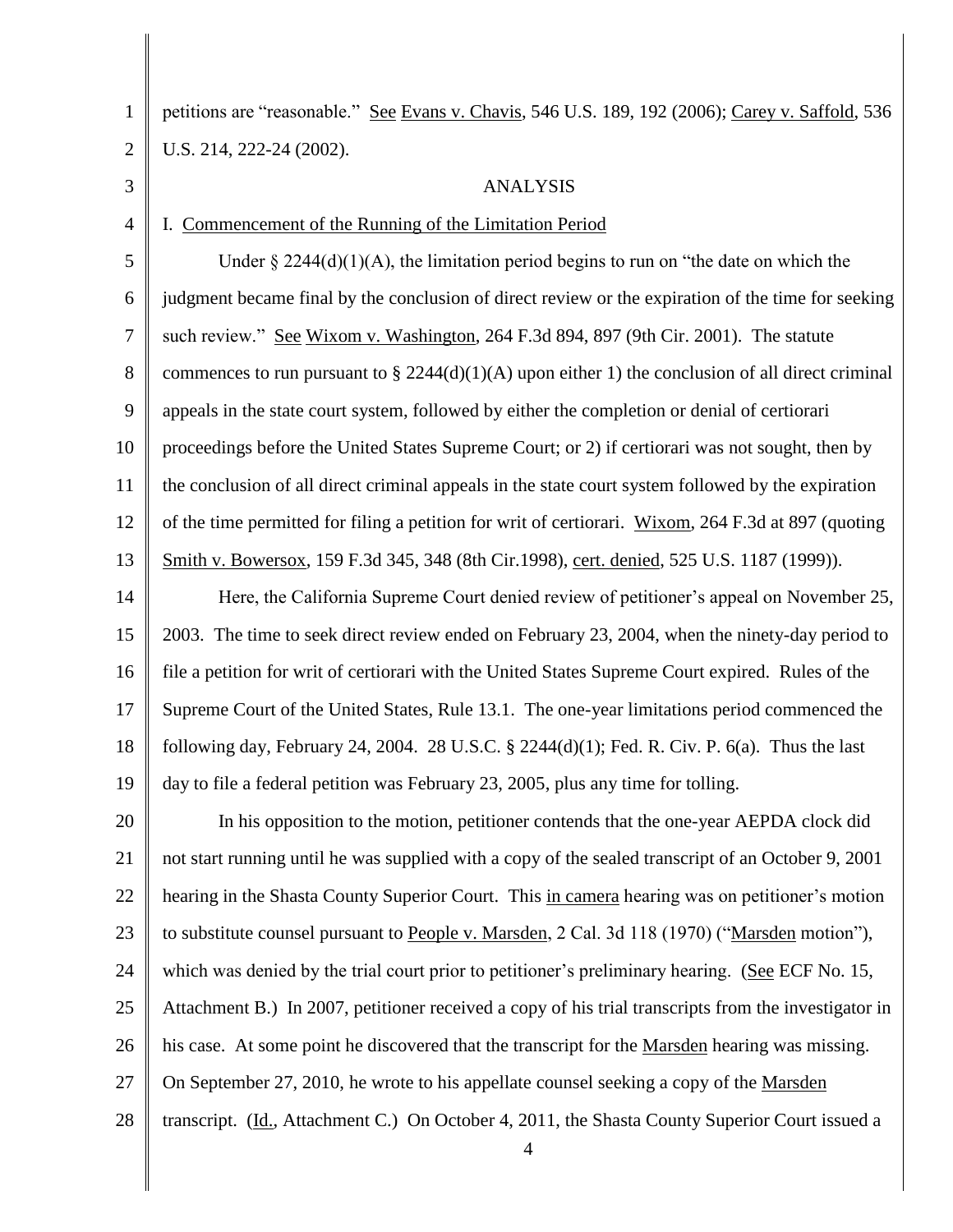| $\mathbf{1}$   | minute order stating that, as the sealed Marsden transcript was never made part of the appellate                                                                                                                   |
|----------------|--------------------------------------------------------------------------------------------------------------------------------------------------------------------------------------------------------------------|
| $\overline{2}$ | record and petitioner had requested a copy, the court reporter was to provide a sealed transcript to                                                                                                               |
| 3              | petitioner. (Id., Attachment A.) Petitioner argues that his receipt of this transcript on October 24,                                                                                                              |
| 4              | 2011 means that he had until October 24, 2012 to file a federal petition.                                                                                                                                          |
| 5              | A. Factual Predicate                                                                                                                                                                                               |
| 6              | Petitioner makes two related arguments on this basis. First, under $\S 2244(d)(1)(D)$ ,                                                                                                                            |
| 7              | AEDPA's statute of limitations begins to run when the petitioner knows or through diligence                                                                                                                        |
| 8              | could discover the important facts, not when petitioner discovers their legal significance. Hasan                                                                                                                  |
| 9              | v. Galaza, 254 F.3d 1150, 1154 & n. 3 (9th Cir. 2001). In the instant petition, petitioner asserts                                                                                                                 |
| 10             | two claims: First, the trial court improperly failed to provide him with a transcript of 2001                                                                                                                      |
| 11             | Marsden hearing until years after the trial <sup>5</sup> ; and second, petitioner's trial counsel was ineffective                                                                                                  |
| 12             | in representing him. (ECF 1 at 4.)                                                                                                                                                                                 |
| 13             | Courts in similar cases have rejected the argument that the AEDPA clock starts running                                                                                                                             |
| 14             | when petitioner receives a transcript of a court proceeding at which he was present. See, e.g.,                                                                                                                    |
| 15             | Fuschak v. Dickinson, 2012 WL 78473 at *2 (N.D. Cal. 2012), citing United States v. Battles,                                                                                                                       |
| 16             | 362 F.3d 1195, 1198 (9th Cir. 2004) (§ 2255 petition) (even though petitioner did not have access                                                                                                                  |
| 17             | to trial transcripts, the facts supporting claims which occurred at the time of his conviction could                                                                                                               |
| 18             | have been discovered if he "at least consult [ed] his own memory of the trial proceedings";                                                                                                                        |
| 19             | because he did not do so, he did not exercise due diligence and was not entitled to a delayed start                                                                                                                |
| 20             | of the limitations period under $\S$ 2255(4)). Petitioner was present at the Marsden hearing in                                                                                                                    |
| 21             | October 2001, and any events at the hearing related to his ineffective assistance claim were                                                                                                                       |
| 22             | $5$ The Supreme Court has held that "the State must provide indigent prisoners with the basic                                                                                                                      |
| 23             | tools of an adequate defense or appeal[.]" Britt v. North Carolina, 404 U.S. 226, 227 (1971). In<br>Griffin v. Illinois, the Court held that "[d] estitute defendants must be afforded as adequate [an]            |
| 24             | appellate review as defendants who have money enough to buy transcripts." 351 U.S. 12, 19<br>(1956). Therefore, a trial court's denial of a transcript may entitle a petitioner to habeas relief,                  |
| 25             | but only if the denial had a "substantial and injurious effect or influence in determining the jury's<br>verdict." Brecht v. Abrahamson, 507 U.S. 619, 623 (1993); see, e.g., Miers v. Mendoza-Powers,             |
| 26             | No. 2:07-cv-441-FVS, 2010 WL 3619458, at **9-10 (E.D. Cal. Sept. 13, 2010) (petitioner not<br>entitled to habeas relief as a result of trial court's failure to provide copy of trial transcript or                |
| 27             | failure of petitioner's counsel to request the transcript). Here, petitioner is plainly not entitled to<br>habeas relief on his transcript claim, as there is no allegation that petitioner ever requested, or was |
| 28             | denied, a copy of the Marsden transcript when it might have had some bearing on his 2001 plea or<br>subsequent appeal. Thus the court considers the timeliness of his second claim only.                           |
|                | 5                                                                                                                                                                                                                  |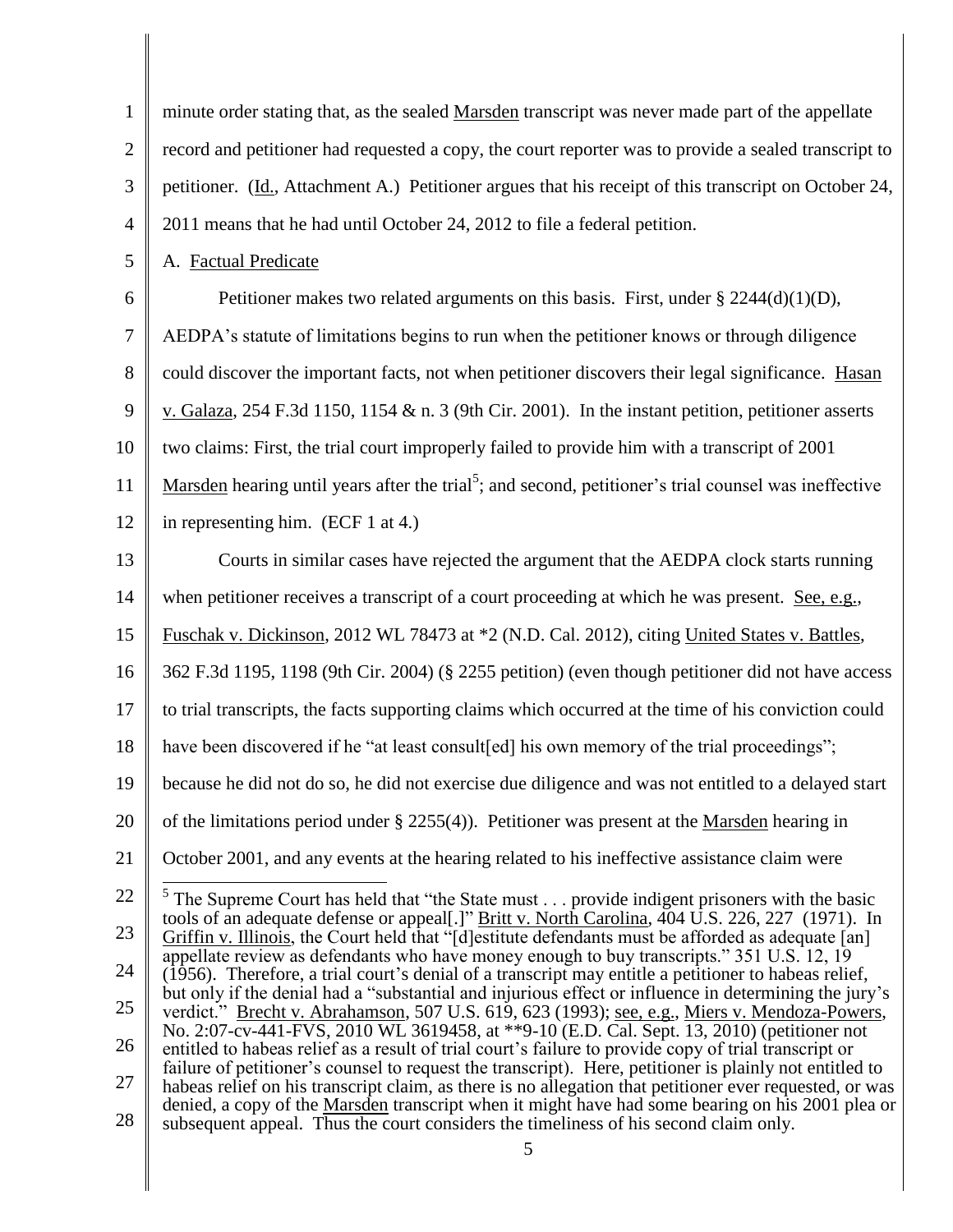1 2 3 known to him at that time. As petitioner knew or should have known the factual predicate of his claim before he received the hearing transcript, he is not entitled to a delayed start date of the AEDPA limitations period under  $\S 2244(d)(1)(D)$ .

4 B. State-Created Impediment

5 6 7 8 9 Petitioner also argues that the trial court's failure to provide the Marsden transcript was a "state-created impediment" to seeking federal habeas relief. In rare instances, AEDPA provides that its one-year limitations period shall run from "the date on which the impediment to filing an application created by State action in violation of the Constitution or laws of the United States is removed, if the applicant was prevented from filing by such State action." 28 U.S.C.

10  $\S2244(d)(1)(B)$ . A claim under this provision "must satisfy a far higher bar than that for equitable

11 tolling." Ramirez v. Yates, 571 F.3d 993, 1000 (9th Cir. 2009). On its face, § 2244(d)(1)(B)

12 applies only to impediments created by state action that violate the Constitution or laws of the

13 United States. Id.; Shannon v. Newland, 410 F.3d 1083, 1088 n. 4 (9th Cir. 2005). Moreover, the

14 petitioner will be entitled to the commencement of a new limitations period under §2244(d)(1)(B)

15 only if the impediment "altogether prevented him from presenting his claims in any form, to any

16 court." Ramirez, 571 F.3d at 1000. "To obtain relief under  $\S 2244(d)(1)(B)$ , the petitioner must

17 show a causal connection between the unlawful impediment and his failure to file a timely habeas

18 petition." Bryant v. Arizona Atty. Gen., 499 F.3d 1056, 1060 (9th Cir. 2007) (citing Gaston v.

19 Palmer, 417 F.3d 1030, 1034-35 (9th Cir. 2005), amended by 447 F.3d 1165 (9th Cir. 2006), and

20 Allen v. Lewis, 255 F.3d 798, 800 (9th Cir. 2001)).

21 22 23 24 25 26 27 28 Here, even if the trial court's failure to provide the Marsden transcript could be considered "State action" for purposes of  $\S 2244(d)(1)(B)$ , petitioner has failed to show that such action was "in violation of the Constitution or laws of the United States" or that it prevented petitioner from filing a habeas petition in any form in any court. Ramirez, 571 F.3d at 1001 (difficulty in obtaining files and materials did not altogether prevent petitioner from presenting claims); see also Lloyd v. Van Natta, 296 F.3d 630, 633 (7th Cir. 2002) (failure to provide petitioner with complete transcript did not prevent him from filing federal petition because transcript was not needed to raise claim in federal petition). As lack of the Marsden transcript was not an

6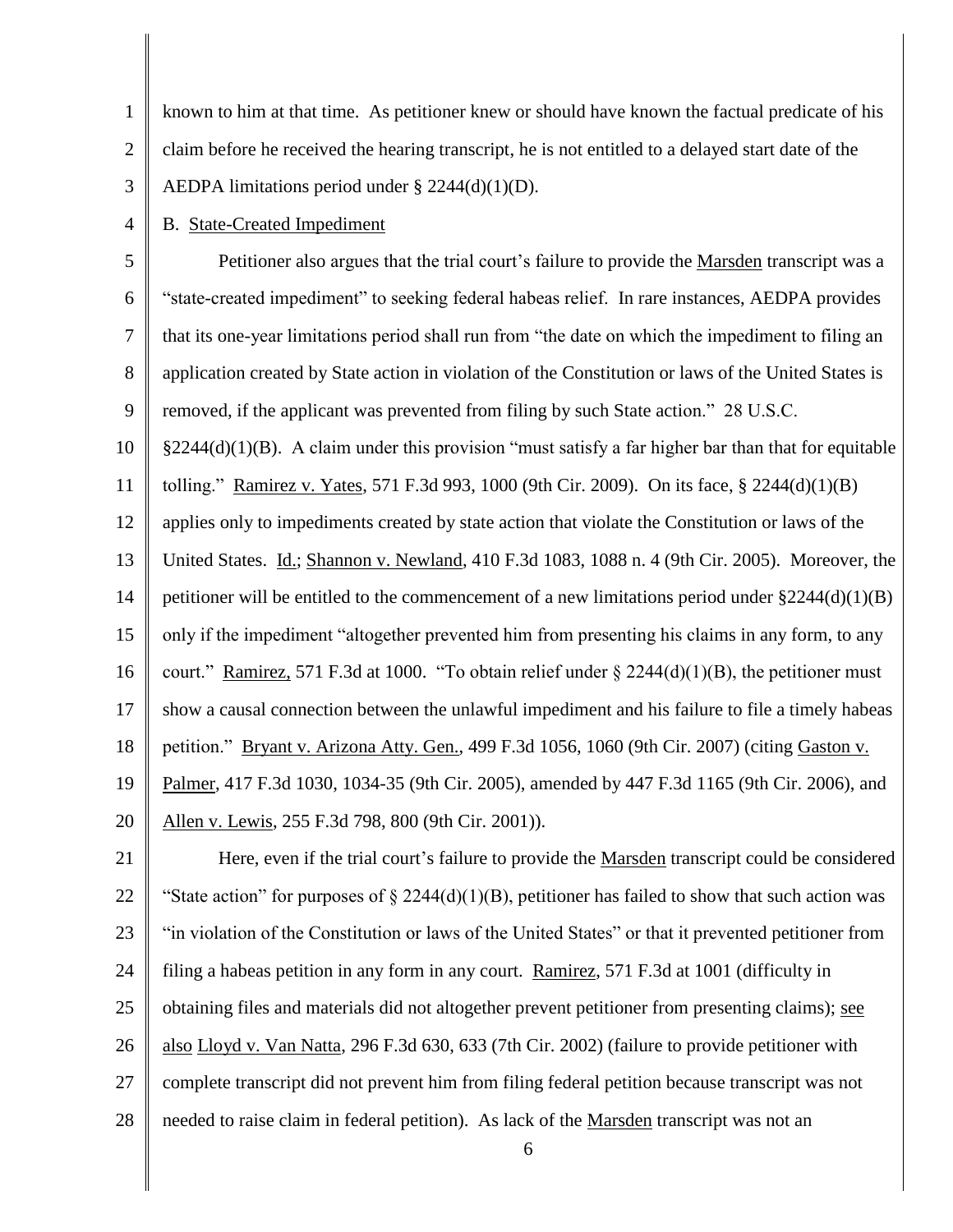1 2 3 impediment that prevented petitioner from filing a state or federal petition, he does not meet the high bar for a later commencement of the AEDPA limitations period under  $\S 2244(d)(1)(B)$ . Thus, as set forth above, the last day to file a federal petition was February 23, 2005 and,

4 absent tolling, the petition is untimely.

5 II. Statutory Tolling

6 7 8 9 10 11 12 13 Title 28 U.S.C. § 2244(d)(2) states that the "time during which a properly filed application for State post-conviction or other collateral review with respect to the pertinent judgment or claim is pending shall not be counted toward" the one-year limitation period. 28 U.S.C. § 2244(d)(2). State time limits are conditions to filing which render a petition not properly filed. Pace v. DiGuglielmo, 544 U.S. 408, 417 (2005). When a state court rejects a petition for post-conviction relief as untimely, the petition is not a "properly filed" application for post-conviction or collateral review within the meaning of  $\S 2244(d)(2)$ , and thus it does not toll the running of the limitation period. Id.

14 15 16 17 18 Here, petitioner filed three state post-conviction collateral challenges between November 2012 and February 2013, as described above. His petitions to the Shasta County Superior Court and California Supreme Court were expressly denied as untimely. <sup>6</sup> (Lod. Docs. 10, 14.) Thus, these state habeas petitions were not "properly filed" so as to toll the running of the limitations period.

19 20 21 22 23 24 25 26 27 In addition, all three state petitions were filed after the one-year statutory limitations period ended on February 23, 2005. The tolling provision of § 2244(d)(2) can only pause a clock not yet fully run; it cannot "revive" the limitations period once it has run (i.e., restart the clock to zero). Thus, a state court habeas petition filed beyond the expiration of AEDPA's statute of limitations does not toll the limitations period under  $\S 2244(d)(2)$ . See Ferguson v. Palmateer, 321 F.3d 820, 823 (9th Cir. 2003); Jiminez v. Rice, 276 F.3d 478, 482 (9th Cir. 2001). Accordingly, petitioner's three state habeas petitions, all of which were filed after the AEDPA deadline, cannot toll the running of the already-run statute, and petitioner is not entitled to  $\overline{a}$ 

<sup>28</sup> <sup>6</sup> The California Supreme Court's citation to In re Robbins, 18 Cal. 4th 770, 780 (1998) indicates that it found the petition untimely. See Walker v. Martin, 131 S. Ct. 1120, 1128-1129 (2011).